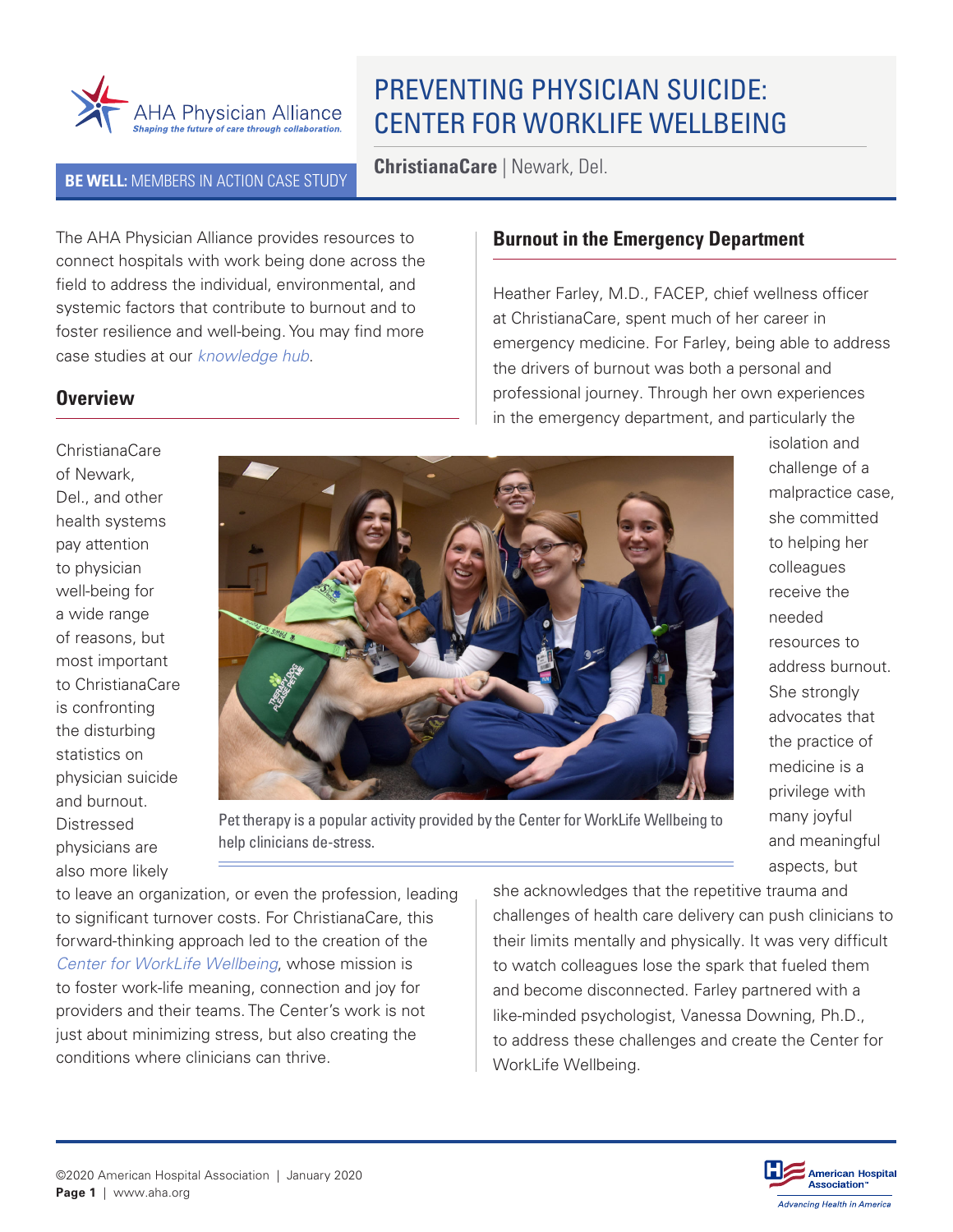# **Building the System with Strong Foundations**

ChristianaCare espouses the Stanford Medicine WellMD Professional Fulfillment Model, which includes three prongs: personal resilience, a culture of wellness and efficiency of practice. Farley underscores the importance of addressing all three areas, being careful not to overly focus on personal resilience.

"You cannot take the canary out of the coal mine and teach it to be more resilient, then stick it back in the same coal mine and expect it to survive. You actually have to change the coal mine," Farley said.

specifically by physicians for physicians, to address mental health and suicide. All ChristianaCare physicians have access to this resource, as well as a liaison line to connect physicians to other internal or community resources.

Physicians were equipped to notice a struggling colleague and feel confident enough to engage them in conversation. At the same time, ChristianaCare ensured that policies and procedures were in place to preserve the dignity and privacy of clinicians.

ChristianaCare instituted several programs to ensure clinicians feel supported, including a peer support

> program to provide emotional first aid after adverse events; a provider litigation program which provides mentorship and

educational resources to explain the medical malpractice process;

and reflective rounds to help providers process vicarious trauma in particularly challenging

environments.

While personal resilience is a key factor, Farley emphasizes that physicians are largely among the most resilient occupations, so resilience can't be offered in isolation. ChristianaCare's approach includes creating a culture where caregivers are encouraged to acknowledge their humanity and need



Caregiver-patient reunions serve as reminders of the things that truly matter.

for support during challenging times. To support their physicians, ChristianaCare implemented several programs, including a calming OASIS room, Paws to De-Stress days, ice cream rounds, COMPASS (Clinician-Organized Meetings to Promote and Sustain Satisfaction), and the Care for the Caregiver peer support program.

#### **Center for WorkLife Wellbeing**

ChristianaCare partnered with an external vendor to provide Employee Assistance Programs (EAP) services,

ChristianaCare augments these efforts with physician coaching and professional development, as well as the "Thank You Project," designed to give patients the opportunity to share their health care experience and express their gratitude directly to their care team. These events reconnect clinicians with their core and purpose and are often a tear-filled experience for all.

#### **Impact**

One of ChristianaCare's biggest focuses over the last year has been to raise awareness and decrease the stigma surrounding physician mental health. In the



©2020 American Hospital Association | January 2020 **Page 2** | www.aha.org

resources for personal